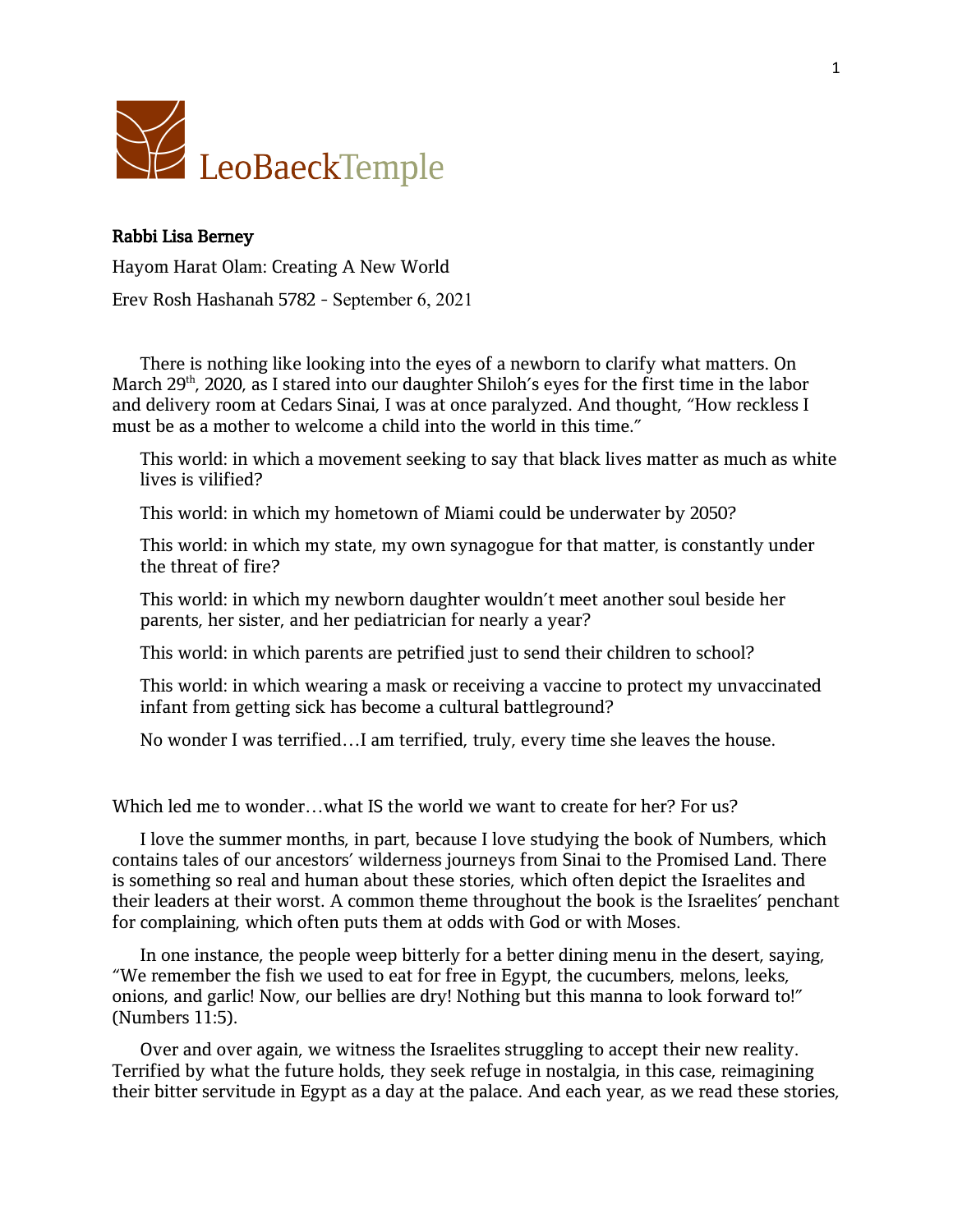I grapple to understand why they are so stuck in the past. Is Moses not the leader they need if they can't move past their kvetching and nostalgia? Are they just ungrateful and not ready for liberation?

But this year, I looked upon the Israelites' struggles with new eyes… as I saw myself. I saw us. Yes, the Israelites couldn't move on. And yes, they are scared of change and are more comfortable holding onto the reality they knew, even if it was much worse than they remember. And yes, their nostalgia keeps them stuck.

But they are also in pain. They are experiencing a profound sense of loss… both in human life, as an entire generation dies in the wilderness, and in their way of life, which, at the moment of their liberation, is thrown completely into chaos. And they are so busy surviving that they don't even have the time to grieve. Their complaints aren't simply selfindulgent concerns; their complaints are expressions of that grief and trauma.

This year, that need to grieve rings true more than ever. This year, I moved from judgment to compassion as I began to better understand how fear, very real fear, can just as easily get us stuck, too.

But getting stuck isn't the only option.

Each year on the summertime Jewish observance known as Tisha B'Av, our tradition offers us a possible response to the Israelites' complaints in the desert… perhaps to the moment we find ourselves in today, by giving us a rather odd task. Definitely not a modern task. For on Tisha B'Av, our tradition calls upon us to lament. To cry. To feel. To mourn.

On this ninth of Av, when we commemorate the destruction of the Temple in Jerusalem, our ancestors' center of Jewish life and ritual – and really, the lynchpin of the ancient Jewish community and worldview – our tradition doesn't tell us to bury our painful past. It doesn't ask us to suck it up and power through. It doesn't demand that we pretend it didn't happen by making our lives so busy that we don't have to acknowledge the suffering or loss.

Instead, it says: Grieve. Lament. Tisha B'Av is designed to enable us to spend an entire day in mourning, reciting eicha, the Book of Lamentations, which teaches us how to weep. Says the Book of Lamentations: "My eyes are spent with tears, my heart is in tumult (2:11)…"shed tears like a torrent" (2:18). Our tradition asks us to dwell on the sheer enormity of this loss so that seven weeks later, when the New Year arrives, we are ready to return and to rebuild ourselves and our world anew.

And that's exactly what our ancestors did. Unlike the Israelites in the wilderness, who remained stuck in the past, the Jews who survived the destruction of the 2<sup>nd</sup> Temple in the year 70 looked toward the future with resolve and imagination.

First, they created space to grieve. And then, they used their creativity to revolutionize Judaism, standardizing the concept of the Oral Law, exchanging animal sacrifices for personal and communal prayer, and replacing the hereditary caste leadership of the priesthood with leaders who proved themselves through study – the rabbis. In so doing, they transformed an ethnic cult into the full-fledged religion we know and embrace today.

The differences between the Temple cult and the new Judaism were so stark we probably wouldn't even recognize the other. It makes me think about some of the times I've mentioned my love of mix tapes to our teen students. They literally have no idea what I'm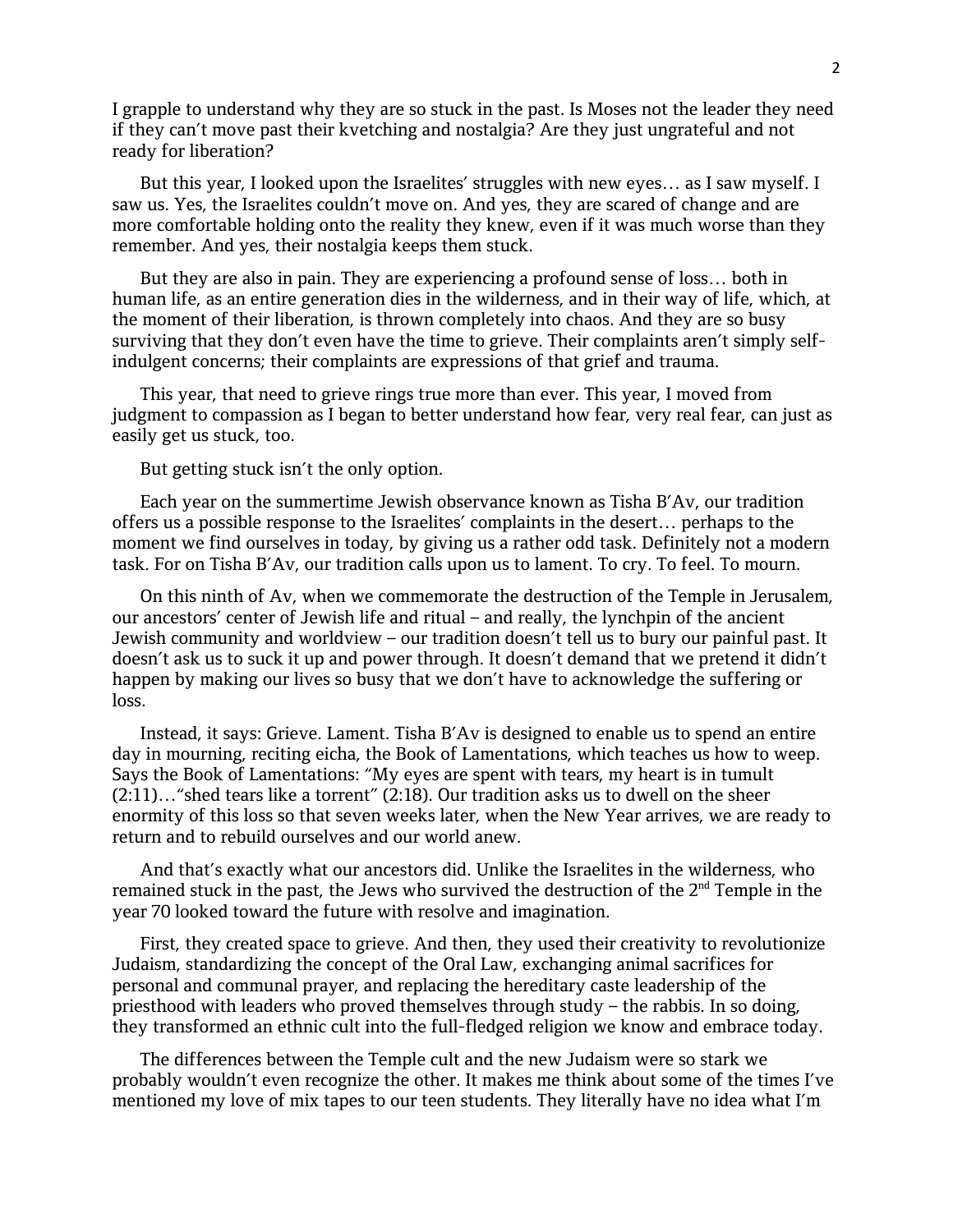talking about. And, just like the Temple cult, mix tapes were pretty awesome for their time and helped us to innovate to the playlists we create and share so readily on our phones today, but… we're never going back to mix tapes, and we really shouldn't, because they no longer serve us.

Living through the twists and turns of a worldwide pandemic is no small feat. And far too many have suffered in its path. We must find our way to grieve and lament. And yet, we have remained at the crossroads of COVID for too long, hoping and praying that we can just walk it all back. But there's no going back. There's no, "when all this is over." This is our world now, and we can choose to stay stuck in Egypt, or we can choose to use our creative forces, like our ancestors after the destruction of their temple, to shape what comes next.

Hayom harat olam. Today, the world was created. And what better way to mark that creation than by affirming our powers to create? For we alone among the creatures of this world were formed in the Divine image and given the power to shape the future.

This doesn't mean that we throw out everything we have learned from the past. We, as Jews, know better than anyone that we should constantly revisit where we came from and what brought us to this moment and continue to learn from it. But we also can't live there. We must look toward what comes next. But how?

In a recent podcast, renowned conflict mediator Priya Parker, who wrote the beautiful and poignant book, The Art of Gathering, offers a taste of how we might move forward in this unprecedented time by asking us to think deeply about one particular element—what it means to gather in this moment. And she cautions us against defaulting to our old habits, when at some level, the decks have been cleared.

Think about it – for decades, we've gathered in very specific ways – often designed for the white, masculine, able-bodied, post World War II corporate culture – without ever bothering to consider if these methods worked for everyone. And let's be honest – they don't.

Rather than yearn for the way we've always done things, we have the opportunity to pause and ask: How should we do it now? What is the need we are trying to address? What have we learned during this year and a half of reckoning about relationships, about access, and about equity that needs to inform the way we gather and relate in the future?

Because in our reimagining, we don't want to skip over these essential conversations. For example, many studies have shown that women have disproportionately lost their jobs in the pandemic and that at the same time, the people who are most likely to want to work from home are women, as well as parents in general. And so, Parker challenges us to consider, for instance, how to restructure meetings and gatherings for true hybrid participation – so that the people who are staying home aren't punished. And to think about when we do gather in person, how we do so creatively and equitably.

Similar conversations are happening not just around workplace gatherings, but about schools, houses of worship, even the future of beloved institutions like movie theaters and restaurants. And while many of us are exhausted and just trying to figure out how to keep surviving—physically, emotionally, mentally, spiritually, when there are very real threats around us constantly, we also have to start asking these hard questions that reside at the heart of our ability to create the world we want for ourselves and for our community.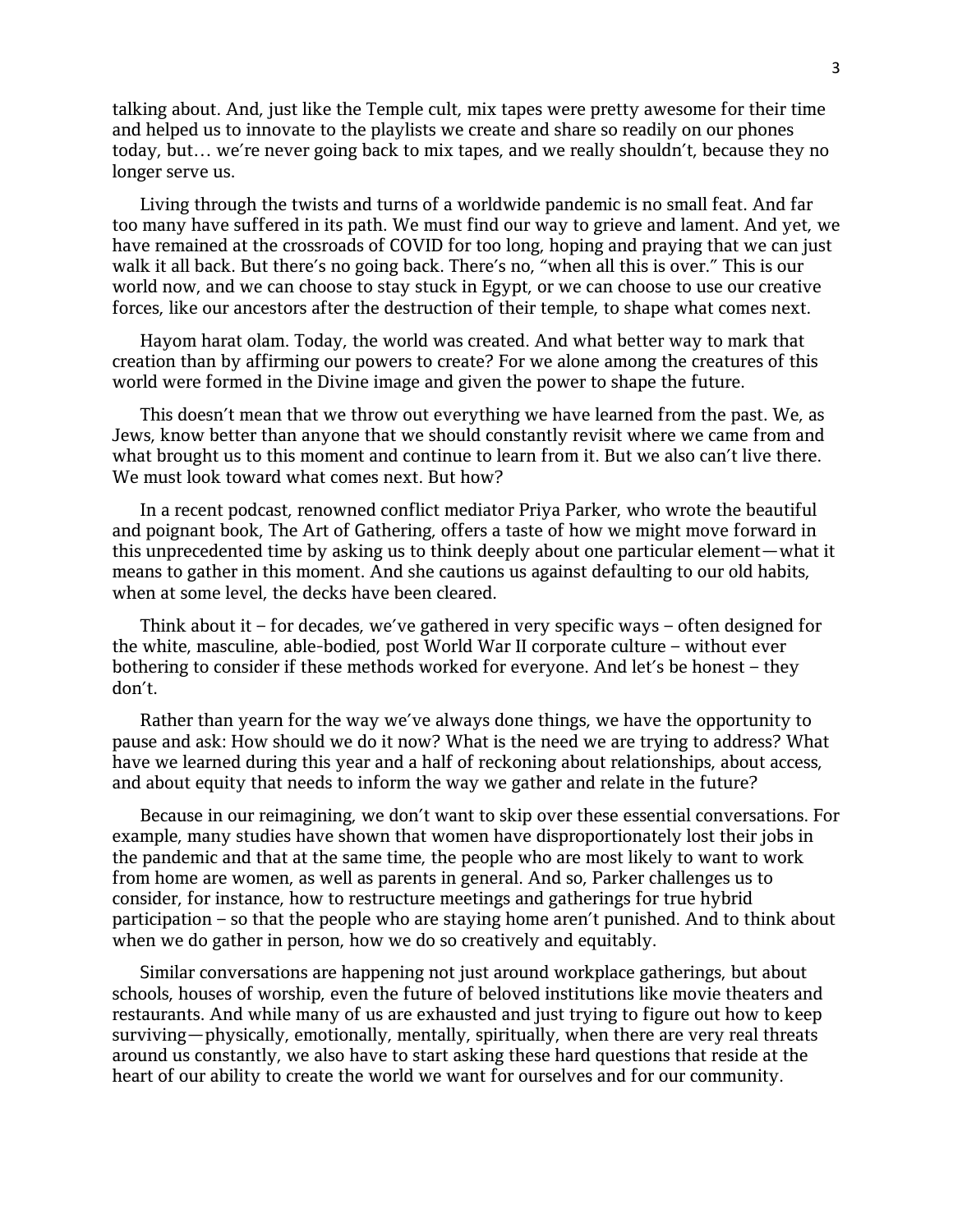So as you sit, in whatever place you chose to transform into your part of our sanctuary here today, I ask you: What is the inner yearning that brings you into this space? And how might our world and our community evolve to fulfill the highest aspirations of our souls? 5 years from now? 20 years from now? What can you imagine our world, our community looking like in 5 years? 20 years? And how do you want to be a part of making it happen?

Asking these questions is more than simply an opportunity to shape the future for the better – it is, in fact, an essential task for the right here and now. Because we are at an inflection point. There are no longer best practices. Our best practices were created for a different time—and like the mix tape, they're now obsolete. We are creating the new best practices right now, intentionally, or not. But it takes more than simply identifying our goals to move forward with integrity and care.

It takes listening: to our yearnings, to each other's yearnings, to the yearnings of those who possess less power than we do… and consider: what is the work at hand and what are our priorities so that we can do our most expansive dreaming, knowing that people offer their most vibrant selves when they feel seen and accepted?

We aren't just shifting communal structures; we are shifting how we allocate resources. The rules have changed. And that's scary, but it's also freeing because one of our superpowers as humans is not only to adapt, but to thrive amidst change…to explore how what we do next by radically experimenting in our own lives and in our communal spaces, and to learn and reflect with care so that we can continually adapt and rethink along the way.

When I consider the difficult questions that now confront us, I first think about our students and their worldview. In them, I get a glimpse of what could be—an expression of humanity in which identities are fluid—race, ethnicity, gender, sexual orientation, religion and more. For they see a world that is not binary, that isn't one or the other, and can hold space for it to be both and all. And I get excited about the possibility of creating systems and institutions that think beyond categories—that aren't bound or limited by labels or structures that might constrain our imagination.

Our students also crave a balanced existence, in which their lives aren't dominated by goals that prove to be more elusive the more single-mindedly we pursue them, but rather, a journey where they get to know themselves and be…not always do. We have already started to see the beginnings of this change—people moving to places with a slower pace of life…people quitting their jobs at higher numbers than in decades to rethink what they want to do and how they want to spend their time… and as an aside, we must also take note that these choices come from privilege and not everyone has the ability to make them.

I also see in our students a profound care for the vulnerable, for the other, and a longing to shift the long-held systems that continue to keep some out. And so, when I get scared of what we're leaving behind, I imagine the world that they, and we, are creating. A world of acceptance and complexity and presence. A world beyond definitions and categories that is much more expansive than any of us could have imagined. A terrifying world… but also an exhilarating one.

We named our youngest daughter Shiloh as a prayer, as a hope, as a choice to believe in the future, in her future. We named her Shiloh after the biblical city, שֵׂלה, an ancient gathering place that brought people together in connection with God and with one another. We named her Shiloh, yes, because when she was born two weeks after the beginning of quarantine, we could feel so palpably our desire to return to that feeling we experienced